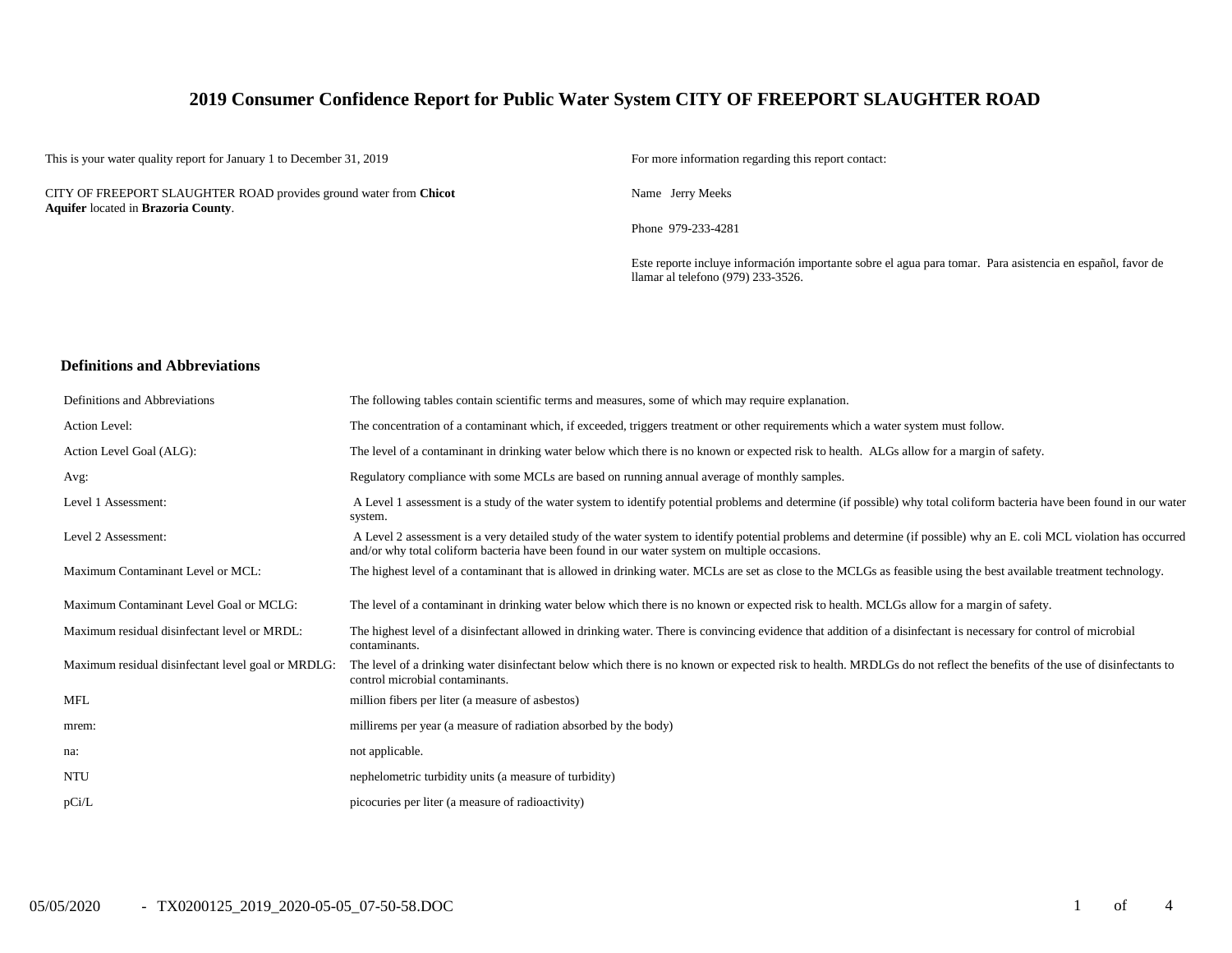### **Definitions and Abbreviations**

| ppb:                       | micrograms per liter or parts per billion - or one ounce in 7,350,000 gallons of water. |
|----------------------------|-----------------------------------------------------------------------------------------|
| ppm:                       | milligrams per liter or parts per million - or one ounce in 7,350 gallons of water.     |
| ppq                        | parts per quadrillion, or picograms per liter $(pg/L)$                                  |
| ppt                        | parts per trillion, or nanograms per liter $(ng/L)$                                     |
| Treatment Technique or TT: | A required process intended to reduce the level of a contaminant in drinking water.     |

## **Information about your Drinking Water**

The sources of drinking water (both tap water and bottled water) include rivers, lakes, streams, ponds, reservoirs, springs, and wells. As water travels over the surface of the land or through the ground, it dissolves naturally-occurring minerals and, in some cases, radioactive material, and can pick up substances resulting from the presence of animals or from human activity.

Drinking water, including bottled water, may reasonably be expected to contain at least small amounts of some contaminants. The presence of contaminants does not necessarily indicate that water poses a health risk. More information about contaminants and potential health effects can be obtained by calling the EPAs Safe Drinking Water Hotline at (800) 426-4791.

Contaminants that may be present in source water include:

- Microbial contaminants, such as viruses and bacteria, which may come from sewage treatment plants, septic systems, agricultural livestock operations, and wildlife.

- Inorganic contaminants, such as salts and metals, which can be naturally-occurring or result from urban storm water runoff, industrial or domestic wastewater discharges, oil and gas production, mining, or farming.

- Pesticides and herbicides, which may come from a variety of sources such as agriculture, urban storm water runoff, and residential uses.

- Organic chemical contaminants, including synthetic and volatile organic chemicals, which are by-products of industrial processes and petroleum production, and can also come from gas stations, urban storm water runoff, and septic systems.

- Radioactive contaminants, which can be naturally-occurring or be the result of oil and gas production and mining activities.

In order to ensure that tap water is safe to drink, EPA prescribes regulations which limit the amount of certain contaminants in water provided by public water systems. FDA regulations establish limits for contaminants in bottled water which must provide the same protection for public health.

Contaminants may be found in drinking water that may cause taste, color, or odor problems. These types of problems are not necessarily causes for health concerns. For more information on taste, odor, or color of drinking water, please contact the system's business office.

You may be more vulnerable than the general population to certain microbial contaminants, such as Cryptosporidium, in drinking water. Infants, some elderly, or immunocompromised persons such as those undergoing chemotherapy for cancer; persons who have undergone organ transplants; those who are undergoing treatment with steroids; and people with HIV/AIDS or other immune system disorders, can be particularly at risk from infections. You should seek advice about drinking water from your physician or health care providers. Additional guidelines on appropriate means to lessen the risk of infection by Cryptosporidium are available from the Safe Drinking Water Hotline (800-426-4791).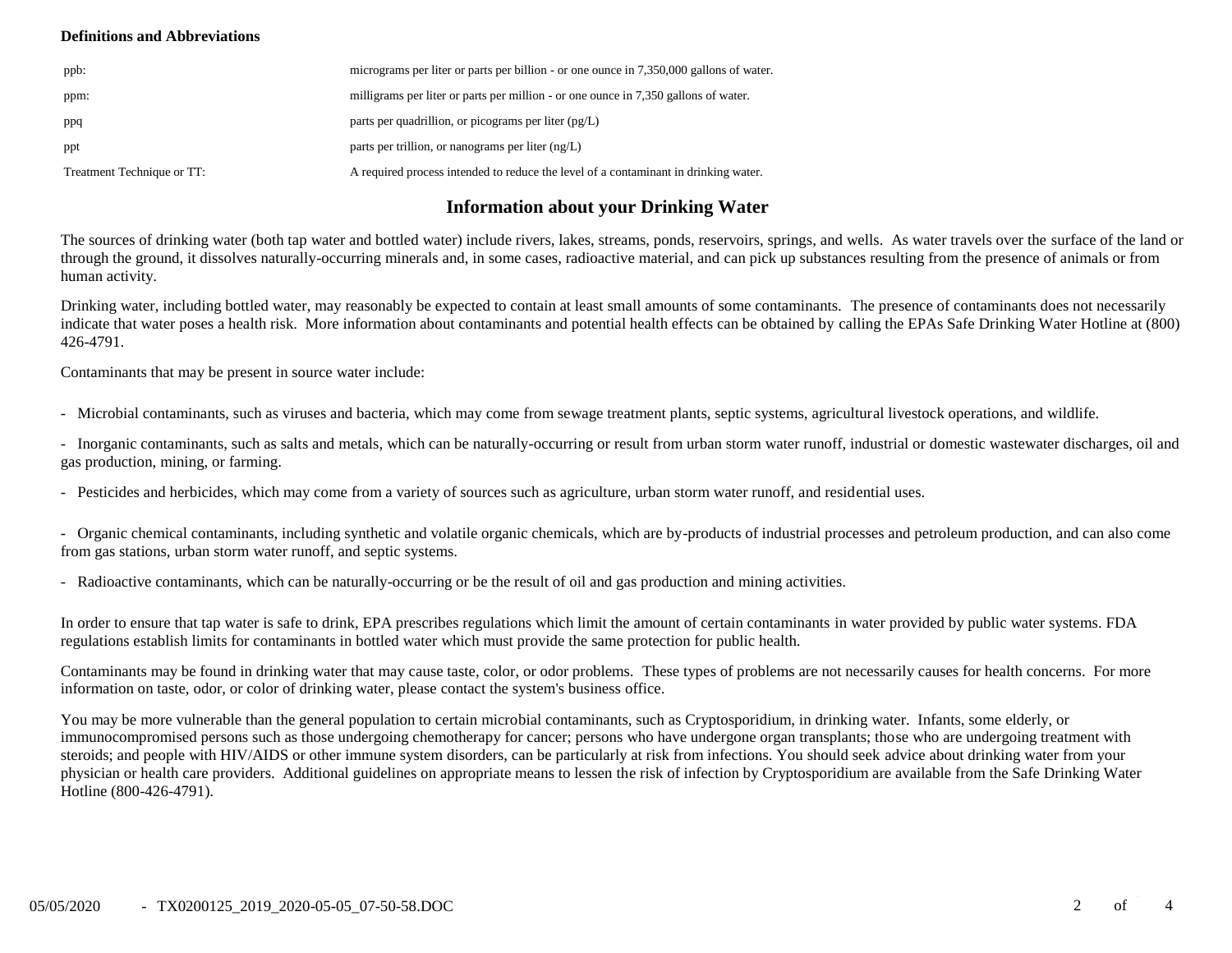If present, elevated levels of lead can cause serious health problems, especially for pregnant women and young children. Lead in drinking water is primarily from materials and components associated with service lines and home plumbing. We are responsible for providing high quality drinking water, but we cannot control the variety of materials used in plumbing components. When your water has been sitting for several hours, you can minimize the potential for lead exposure by flushing your tap for 30 seconds to 2 minutes before using water for drinking or cooking. If you are concerned about lead in your water, you may wish to have your water tested. Information on lead in drinking water, testing methods, and steps you can take to minimize exposure is available from the Safe Drinking Water Hotline or at http://www.epa.gov/safewater/lead.

#### **Information about Source Water**

'TCEQ completed an assessment of your source water, and results indicate that some of our sources are susceptible to certain contaminants. The sampling requirements for your water system is based on this susceptibility and previous sample data. Any detections of these contaminants will be found in this Consumer Confidence Report. For more information on source water assessments and protection efforts at our system contact Jerry Meeks at **(979)233-4281.**

| <b>Lead and Copper</b> | <b>Date Sampled</b> | <b>MCLG</b> | <b>Action Level (AL)</b> | 90th Percentile | # Sites Over AL | Units | <b>Violation</b> | <b>Likely Source of Contamination</b>                                                                         |
|------------------------|---------------------|-------------|--------------------------|-----------------|-----------------|-------|------------------|---------------------------------------------------------------------------------------------------------------|
| <b>Copper</b>          | 08/28/2018          | 1.3         |                          | 0.13            |                 | ppm   |                  | Erosion of natural deposits; Leaching from wood<br>preservatives; Corrosion of household plumbing<br>systems. |
| Lead                   | 08/28/2018          |             |                          | 0.7             |                 | ppb   |                  | Corrosion of household plumbing systems;<br>Erosion of natural deposits.                                      |

# **2019 Water Quality Test Results**

| <b>Disinfection By-Products</b> | <b>Collection Date</b> | <b>Highest Level</b><br><b>Detected</b> | Range of Individual<br><b>Samples</b> | <b>MCLG</b>              | <b>MCL</b> | <b>Units</b> | <b>Violation</b> | <b>Likely Source of Contamination</b>      |
|---------------------------------|------------------------|-----------------------------------------|---------------------------------------|--------------------------|------------|--------------|------------------|--------------------------------------------|
| Haloacetic Acids (HAA5)         | 2019                   | 18                                      | $18.1 - 18.1$                         | No goal for the<br>total | 60         | ppb          |                  | By-product of drinking water disinfection. |

'\* The value in the Highest Level or Average Detected column is the highest average of all HAA5 sample results collected at a location over a year'